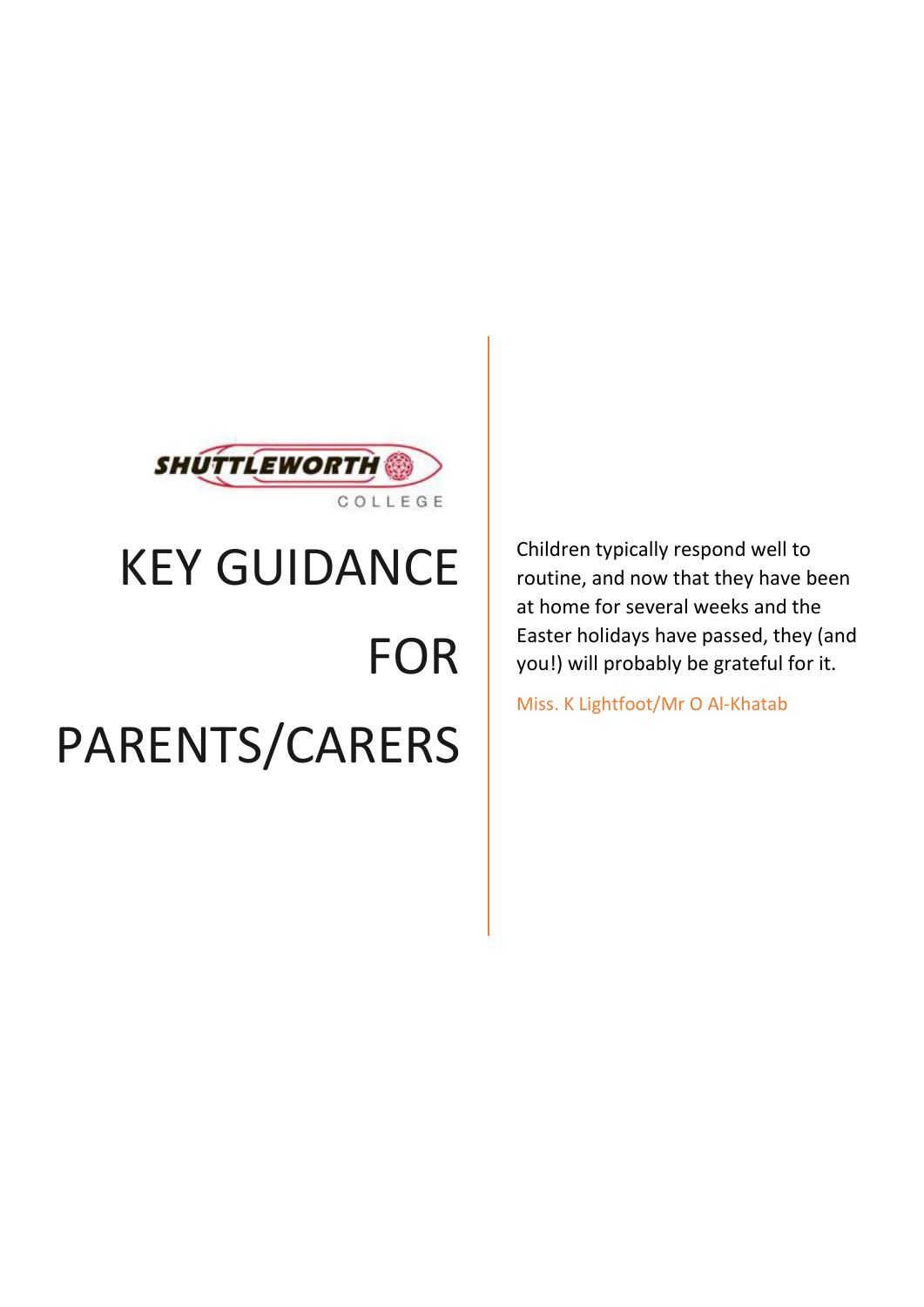### **Key Guidance for Parents/carers**

Working with Your Child at Home

#### **Routine**

Children typically respond well to routine, and now that they have been at home for several weeks and the Easter holidays have passed, they (and you!) will probably be grateful for it. This does not necessarily mean you need a rigid timetable but it may be helpful for your child to have some structure to their day, so that they know when they are working and when they can have some guilt-free downtime. Down-time also tends to be appreciated more after some work! Remember, children are used to working from 9-3pm (and will be returning to those times in the future) so you may want to stick to similar times, although they could be adjusted depending on the needs of the household. It may also add to their sense of normality to do more schoolwork Monday to Friday and less at the weekend, or not have any routine at all on a Saturday or Sunday in terms of schoolwork.

| Day(s)        | <b>Time</b>     | <b>Activity</b>                             |
|---------------|-----------------|---------------------------------------------|
| Monday-Friday | $9-11am$        | Schoolwork                                  |
|               | $11am - 12noon$ | Exercise/fresh air at home                  |
|               | $12-1pm$        | Lunch (including time to text/call friends) |
|               | $1-2$ pm        | Schoolwork                                  |
|               | $2-3$ pm        | Something different                         |
|               | $3-4pm$         | Reading and talking about learning          |
| Saturday      | 10-12noon       | Finish schoolwork/reading                   |
| Sunday        | 10-12noon       | Finish schoolwork/reading                   |

A more flexible routine could look like: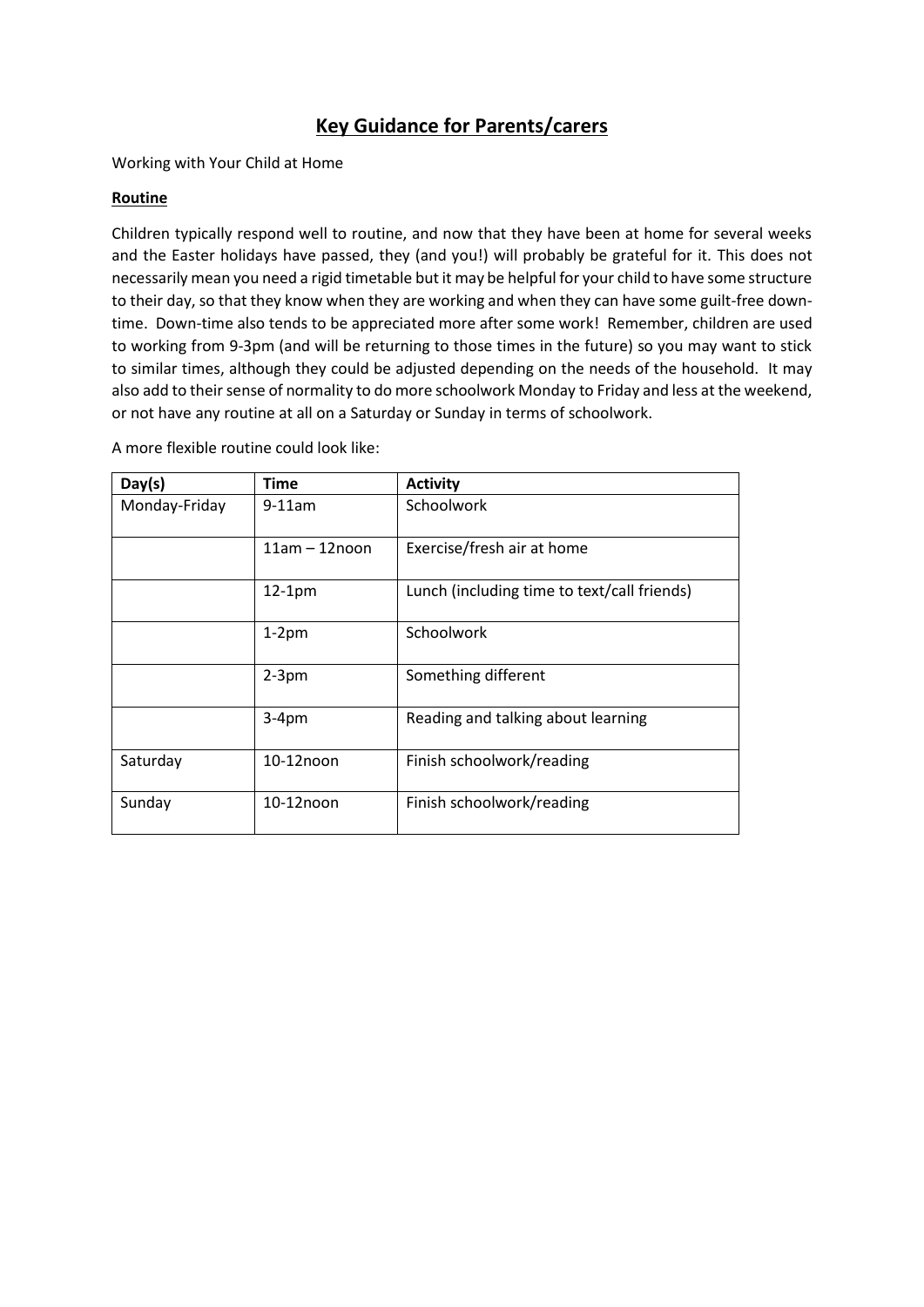| Day           | $9 - 10$   | 10.10-11.10     | 11.30-12                      | 12.15-13.15                                      | 13-15-14.15 | 14.30-15.30            | 15.40-16.00                  | 16.10-16.30                        |
|---------------|------------|-----------------|-------------------------------|--------------------------------------------------|-------------|------------------------|------------------------------|------------------------------------|
| <b>Monday</b> | E.g. maths | E.g. science    | Exercise/fresh air<br>at home | Lunch (including<br>time to text/call<br>friends |             | Something<br>different | Reading                      | Talk with family about<br>learning |
| Tuesday       |            |                 | Exercise/fresh air<br>at home | Lunch (including<br>time to text/call<br>friends |             | Something<br>different | Reading                      | Talk with family about<br>learning |
| Wednesday     |            |                 | Exercise/fresh air<br>at home | Lunch (including<br>time to text/call<br>friends |             | Something<br>different | Reading                      | Talk with family about<br>learning |
| Thursday      |            |                 | Exercise/fresh air<br>at home | Lunch (including<br>time to text/call<br>friends |             | Something<br>different | Reading                      | Talk with family about<br>learning |
| Friday        |            |                 | Exercise/fresh air<br>at home | Lunch (including<br>time to text/call<br>friends |             | Something<br>different | Reading                      | Talk with family about<br>learning |
| Saturday      |            | Finish any work | Reading                       |                                                  |             |                        |                              |                                    |
| <b>Sunday</b> |            | Finish any work | Reading                       |                                                  |             |                        | Make timetable for next week |                                    |

A more structure routine could look like (gaps filled in with school subjects):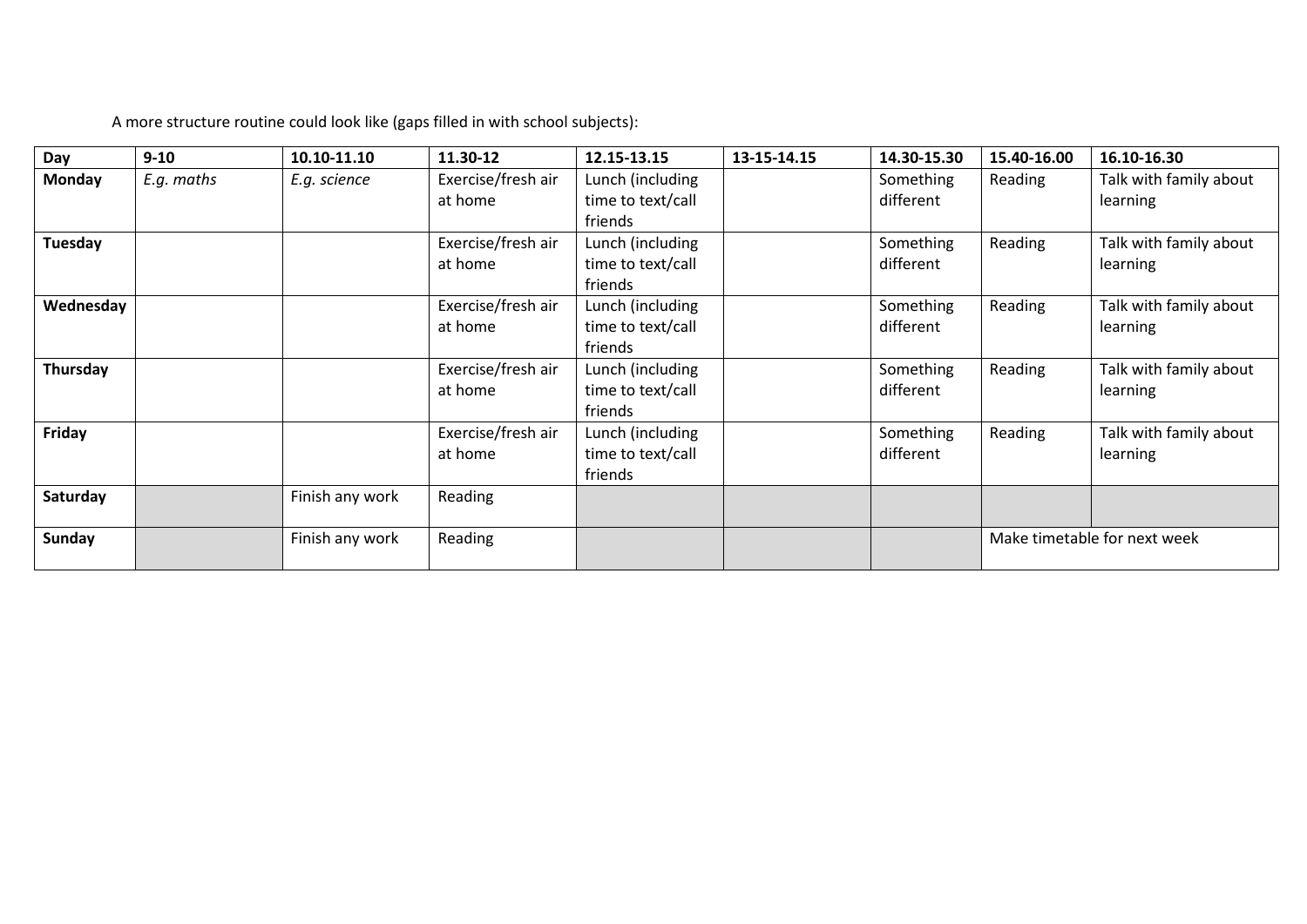Asking your child to draw up a timetable on a Sunday for the week ahead will give them some ownership of their learning and help them to organise all the different tasks from Show My Homework that they need to fit in.

Something different – during these slots, break up the day by trying a different activity such as: baking, playing cards, setting up a treasure hunt in the house, playing a board game, learning how to juggle….our teachers have set some fun things on Show My homework too!

#### **Reading**

As you can see, we continue to highlight how important reading is to everyone's education. At college we factor in time for reading each day and therefore would like this to continue at home. Talk to your child about the book they are reading. Questions you could ask include:

- What has happened so far in the book?

- Who is the main character in the book? Are they a likeable/ believable/ interesting character? Would you have acted in the same way as this character?

- What do you think will happen next in the book? What do you think will happen at the end?
- What have you learnt about others from this book?
- Who would you recommend the book to and why? Should I read this book?
- What are you going to read next and why?

#### **Talk about learning**

As you usually would do, it is a good idea to talk to your child about the work they have done that day. Questions you could ask:

- What are the most important facts you learned in each subject? \*
- Write down the main facts you will have to remember. I will test you on them tomorrow. \*
- Show me how to work out……. Is that the only way to do it?
- Are there any things from today you didn't understand? How can you get help with these?
- Explain how you answered that question. *(Point to the question.*)
- What do you remember about what you learned yesterday or earlier in the week, or last week? \*

#### **\* These questions are important to help learning stick in your child's long-term memory**

#### **Year 11 students**

It is important that Year 11s still continue to study so that they are prepared for their new courses in September. Teachers are continuing to set GCSE work, whilst also setting some 'bridging the gap' work to ensure they are ready for their next steps. For all students, it is important that they keep on top of their skills in English and maths as these will always be used in their new course. And any students going on to study a specific subject, e.g. history, should also keep their studies fresh in those areas.